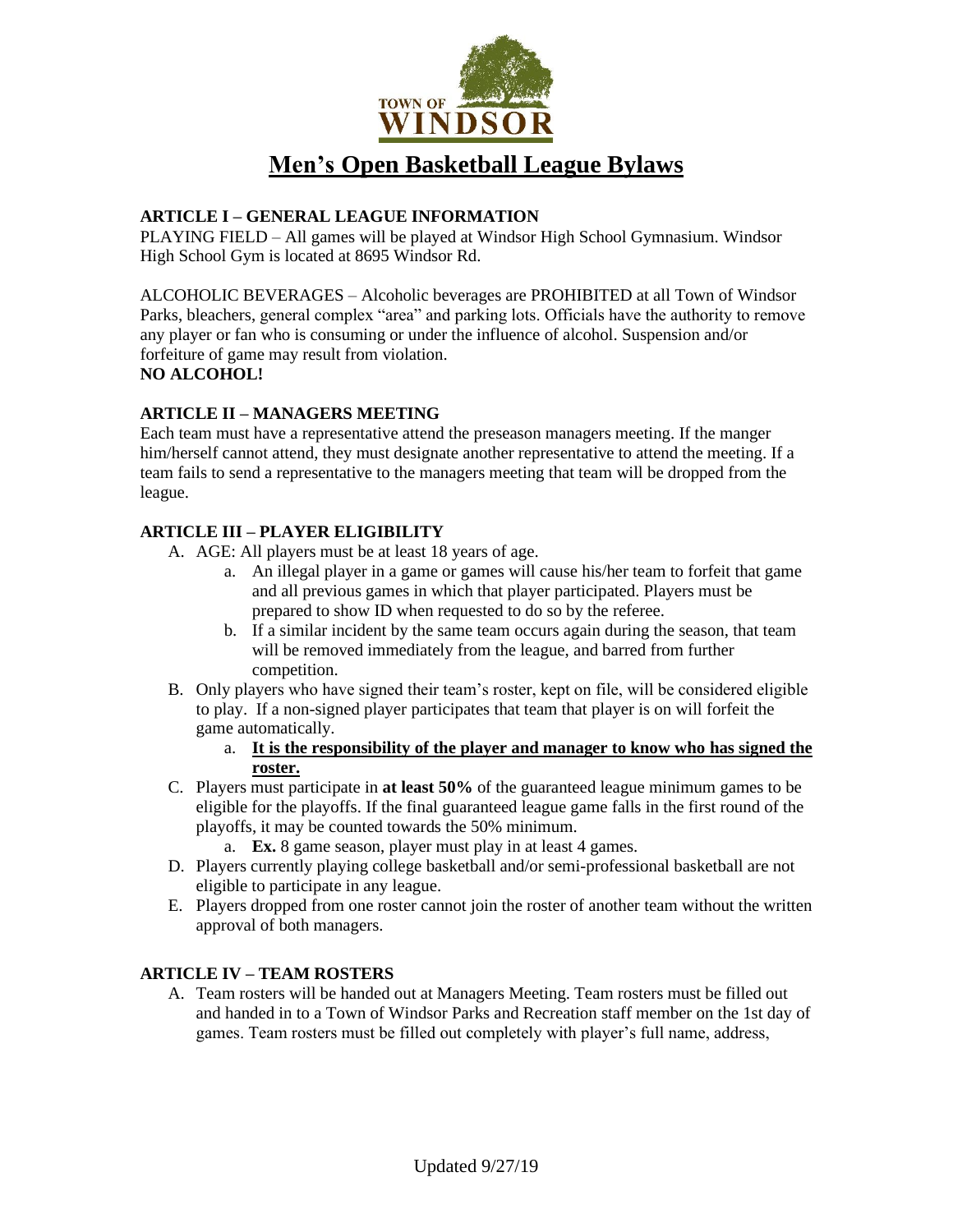city/state/zip code, driver's license number, and signatures. Failure to have completed rosters will result in ineligible players.

- B. Players may be added and/or deleted through the 3rd game of the season. Team rosters will be kept at Windsor High School Gym with a Town of Windsor Parks and Recreation staff member.
	- a. **Ex.** Up until BEFORE teams 4th game, players can be added. At start of 4th game, rosters will be frozen for the remainder of the season.
	- b. NOTE: only additions, not deletions, are considered roster changes. Teams whose roster drops below the minimum number of players may add back to the minimum at any time during the season with the league coordinator's approval.
- C. Roster Limits: Min. 7 Players Max. 12 Players

## **ARTICLE V – SCHEDULES**

- A. Each manager will receive league schedules for his/her team. League schedules are posted and able to be printed out on the Town of Windsor Adult Sports webpage. Schedules and standings can be found at:
	- a. [http://www.townofwindsor.com/adultsports.](http://www.townofwindsor.com/adultsports)

#### **ARTICLE VI – FORFEITURES**

- A. If a team fails to field the minimum of 4 players when the official calls 'game time' at the designated scheduled time.
	- a. If a team starts the game with four and a player goes out that team will only have three players and is forced to forfeit.
- B. If, in the opinion of the official, a manager does not have control over his/her team.
- C. If there is continued delay of the game after the official has called 'game time.'
- D. If there is any harassment of officials, scorekeepers, players, coaches, or spectators.
- E. If there are team and/or spectator violations of park rules and regulations.
- F. If players are not properly in uniform.
- G. If illegal players are used.
- H. Teams dropping below the minimum amount of players during gameplay.
- I. A forfeit counts as a 1.5 game loss.

Please call Mike at (707) 838-5980 or emai[l mkovanis@townofwindsor.com](mailto:mkovanis@townofwindsor.com) ahead of time if you know your team will have to forfeit.

## **ARTICLE VII – UNIFORMS/EQUIPMENT**

- A. Teams are required to have matching shirts with numbers on the back. Players without a matching shirt may not be allowed to play. The decisions on what is "matching" will be made by the umpires and/or scorekeeper.
	- a. This will be considered a judgment call and cannot be protested.

## **ARTICLE VIII – PLAY REGULATIONS**

- A. GAME TIME **Game time is forfeit time!** If teams are unable to field the minimum players required at the time scheduled for the game to start, it will be a forfeit and recorded as a 1.5 loss.
	- a. \*If a preceding game runs past the scheduled start time of the next game, a five (5) minute warm up period will be given following the final play of the preceding game. This will be the new game time and forfeit.
- B. TIME OF PLAY
	- a. Game consists of two (2) 20 minute halves with a 5 minute half- time. A running clock will be used for the first  $19 \& 15$  minutes, respectively, of each half. The clock will stop for team time-outs and official time-outs.
	- b. During the last 1 minute of the first half and 5 minutes of the second half, the clock will stop on any foul, violation or free throw attempts (standard clock).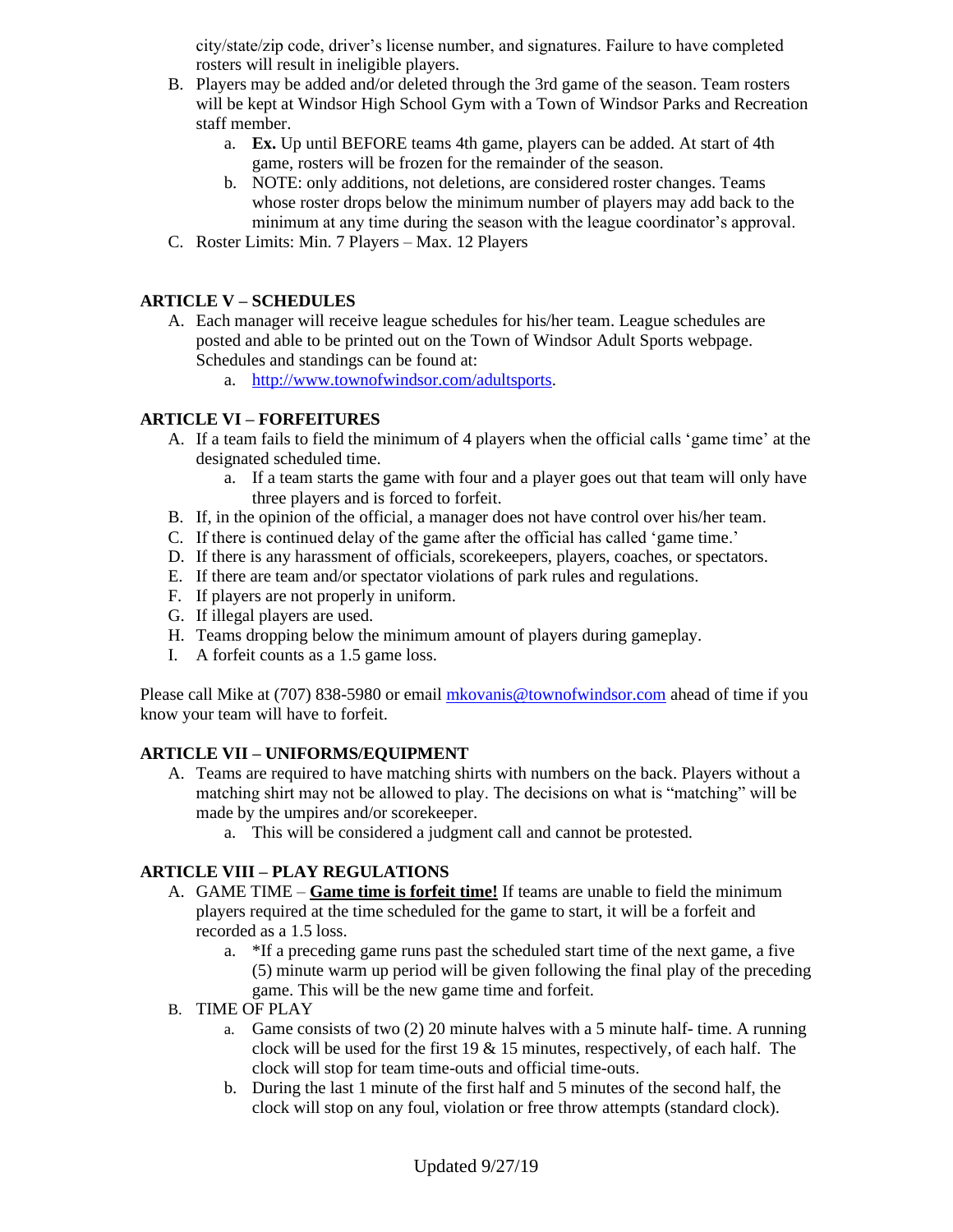- c. During the last minute of the game the clock will stop after a made basket. Time will resume as ball is in-bounded and touched by a player on the floor
- d. The clock will not stop if the point differential is 15 points or more in the last minutes of either half.

# C. OVERTIME

a. In case of a tie there will be extra 3 minutes overtime period with all 3 minutes being stop clocked (standard clock). If the game is still tied after the first overtime period, sudden death overtime will be played, starting with a jump ball. The first team to score an advantage will be declared the winner. NO GAME SHALL END IN A TIE.

# D. GAME PLAY

- a. All fouls during the first 15 minutes of each half will be taken out of bounds, except shooting fouls (no bonus situations).
- b. All non-shooting fouls (except offensive) during the last 5 minutes of each half will be taken out of bounds if bonus situation has not been reached, or shoot oneand-one if bonus situation has been reached.
- c. A team may start and finish with four registered players. If a team has less than four eligible players at any time they will forfeit.
- d. Any player who commits his fifth (5th) personal foul is automatically disqualified from further play for that game.
- e. Each team will receive 2 time-outs per half and 1 time-out during the first overtime period. No time-outs during sudden death play.
- f. Anytime a team has possession in their own backcourt they may use a timeout to advance the ensuing throw in to the 28' line of the frontcourt. The ball must be thrown into the frontcourt.
- g. Dunking is NOT allowed before, during, or after the game at any Windsor Basketball facilities and will result in a technical foul.
- h. The 3-point shooting rule will be used.

## **ARTICLE IX – PENALTIES FOR UNSPORTSMANLIKE CONDUCT**

- a. An unsportsmanlike technical foul will be called when a player displays unsportsmanlike behavior towards officials, scorekeeper, facility attendant and/or players, before, during or after the game. An unsportsmanlike technical foul during game play will result in the player having to sit out for a period of 10 minutes. If the sit out period will last through the end of the game the player will be allowed to return at the 1 minute mark. **(new for 2019)**
	- a. **Ex.** When a player verbally attacks an official or other player and/or uses profane language.
- b. In the case of any technical foul the opposing team will receive 1 point and the game will return back to the point of interruption.
- c. A team that receives two or more Unsportsmanlike Technical Fouls for unsportsmanlike conduct in one game will forfeit the game immediately.
- d. Any team that forfeits two games during a season for unsportsmanlike conduct will be dropped from the league.
- e. If a player receives two (2) technical fouls for unsportsmanlike conduct throughout the season, that player will be suspended for the remainder of the season.
- f. Any team that is assessed four (4) unsportsmanlike technical fouls during the season will be dropped from the league.
- g. If a team or player is dropped or suspended from the league there will be no refund of fees.
	- a. Furthermore, if a team receives one or more wins by forfeit and subsequently are not able to participate in a "full schedule" of games due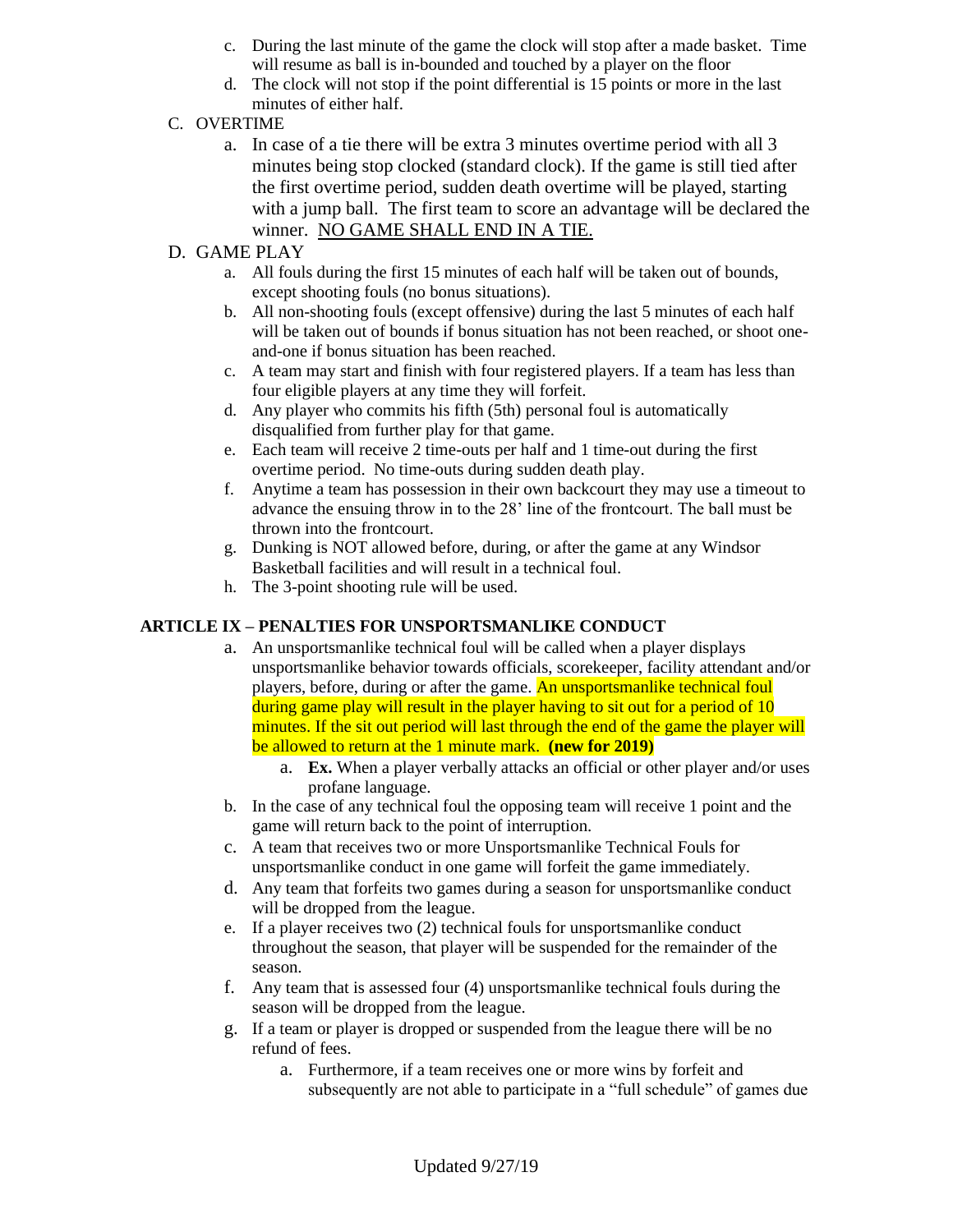to the unsportsmanlike conduct of the other teams in the league-- it will not constitute a refund of any league fees.

# **ARTICLE X – TIE BREAKING PROCEDURES**

- A. In case of identical records the following tie breaking procedures will be used in order to determine which team will qualify. Criteria will be applied in the following order until the tie has been broken.
	- a. Best record head-to-head among tied teams.
	- b. Point differential head-to-head among tied teams.
	- c. Coin toss.
	- d. \*3 way tie between teams:
		- i. Best record head-to-head among tied teams.
		- ii. Point differential head-to-head among tied teams.
		- iii. Most halves "won" over the season where a team outscores their opponent in a half

#### B. **A forfeit counts as a 1.5 game loss. All decisions are final.**

#### **ARTICLE XI – PLAYOFF/CHAMPIONSHIP**

A. Playoff format will be determined by league coordinator and reflected on schedule.

#### **ARTICLE XII – PROTESTS**

A. The Town of Windsor does not recognize protests regarding judgment calls by the officials. Only roster irregularities and rule interpretations are subject to protest. All protests must be submitted to the Town of Windsor no later than 4:30 p.m. the following day. Protest forms must be filled out clearly and completely (the scorekeeper will have this form available). A 25.00 CASH fee must be paid at the time the protest is filled. If the protest is upheld the fee shall be returned.

#### **ARTICLE XIII – FINES**

- A. Teams forfeiting games will be required to pay \$30.00 for each forfeit before they will be allowed to participate in the next league game**.**
- B. All fines must be paid before the next scheduled league game.
- C. Any team forfeiting two games will become subject to being dropped from the league and may forfeit all rights to participate in the playoffs.
- D. Any games missed because of a fine-non-payment will be counted as a loss.

## **ARTICLE XIV – PLAYER CONDUCT**

The team manager shall communicate all grievances. Any unusual tactic, profanity, or derogatory remarks made by a player or manager shall result in ejection from the game and the park. Ejected players must leave the park within one minute. Failure to do so will result in forfeiture of the game and the player being suspended for the remainder of the season. A player who is ejected from the games will receive an automatic suspension for the following league game. If a player is ejected from a game twice in one season, the second ejection will result in removing the player's name from the team roster and from further competition for the remainder of the season. If, in the opinion of the league coordinator, stronger action is warranted after the first ejection, such action shall be taken. Any team guilty of badgering umpires or staff will be removed from the league and banned from further play in the Windsor basketball leagues.

No player shall at any time lay a hand upon, shove, strike or threaten an official or staff.

|                                                             | Minimum Penalty:        | Suspension for two league games and probation for the         |
|-------------------------------------------------------------|-------------------------|---------------------------------------------------------------|
|                                                             |                         | remainder of the season.                                      |
|                                                             | <b>Maximum Penalty:</b> | Suspension for the remainder of the season and any portion of |
|                                                             |                         | the following year.                                           |
| No player shall refuse to abide by the official's decision. |                         |                                                               |
|                                                             | <b>Minimum Penalty:</b> | Probation for the remainder of the season.                    |